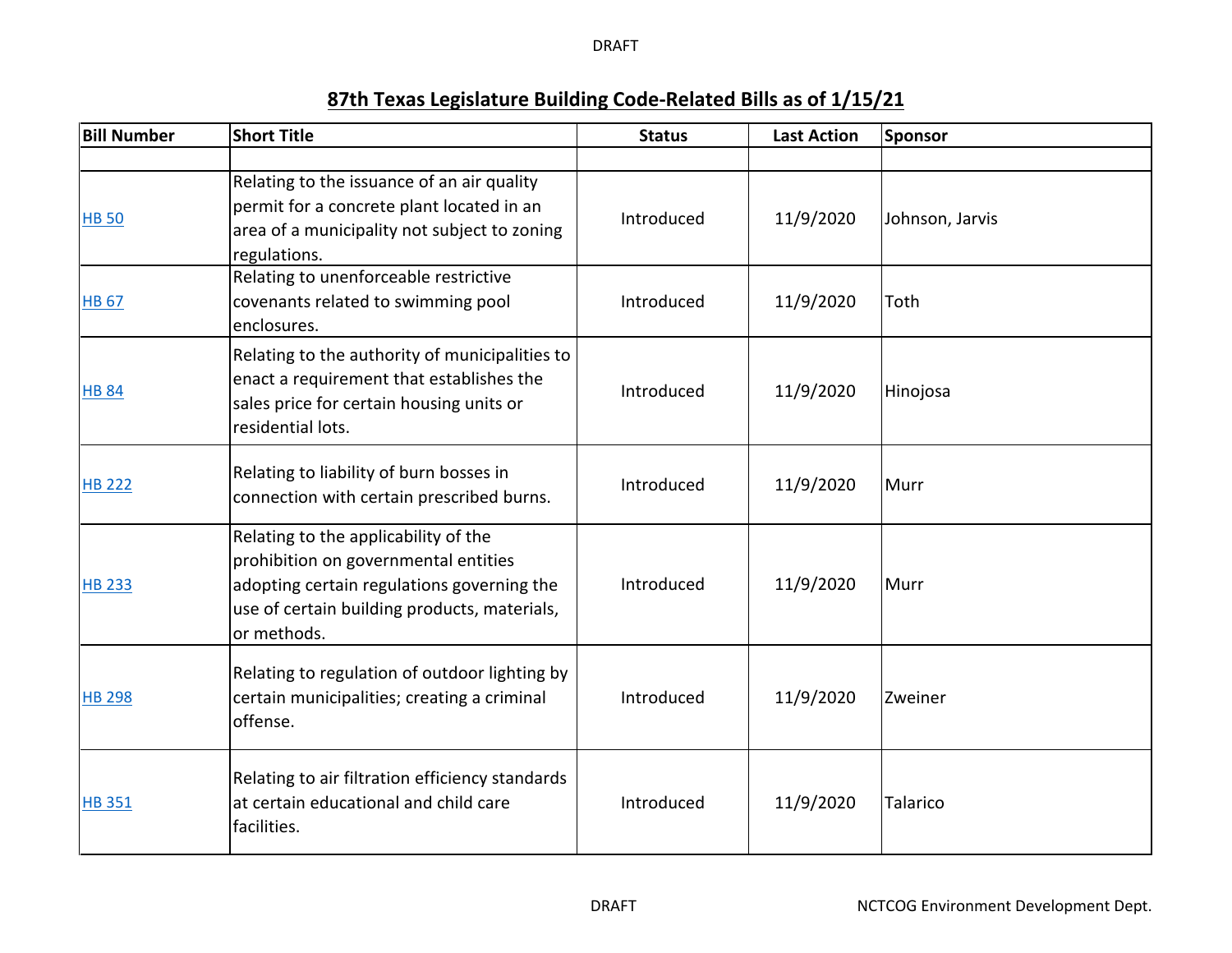DRAFT

## **87th Texas Legislature Building Code‐Related Bills as of 1/15/21**

| <b>Bill Number</b> | <b>Short Title</b>                                                                                                                                                                                                                                                                                                                                                                                                                                                            | <b>Status</b> | <b>Last Action</b> | Sponsor             |
|--------------------|-------------------------------------------------------------------------------------------------------------------------------------------------------------------------------------------------------------------------------------------------------------------------------------------------------------------------------------------------------------------------------------------------------------------------------------------------------------------------------|---------------|--------------------|---------------------|
| <b>HB 429</b>      | Relating to the coverage of damage from<br>tornadoes and wildfires by the Texas<br>Windstorm Insurance Association.                                                                                                                                                                                                                                                                                                                                                           | Introduced    | 11/10/2020         | King, Ken           |
| <b>HB 452</b>      | Relating to a study regarding the feasibility<br>of creating a mechanism by which a<br>governmental entity could acquire small<br>parcels of real property in an area and<br>convey them to a developer in order to<br>ensure the property is developed in<br>compliance with model subdivision rules.                                                                                                                                                                        | Introduced    | 11/10/2020         | Gonzalez, Mary      |
| <b>HB 623</b>      | Relating to the designation of wind-powered<br>energy device construction areas by certain<br>countiessubchapter applies only to a<br>county: that is located adjacent to an<br>international border; and in which a military<br>aviation facility that trains military<br>personnel to pilot aircraft and a national<br>recreation area are locatedprohibit the<br>installation of a wind-powered energy<br>device in the county in an area other than a<br>designated area. | Introduced    | 11/20/2020         | Morales, Eddie      |
| <b>HB 636</b>      | Relating to the continuation and functions<br>of the Texas State Board of Plumbing<br>Examiners; authorizing a fee.                                                                                                                                                                                                                                                                                                                                                           | Introduced    | 11/21/2020         | Thompson, Senfronia |
| <b>HB 738</b>      | Relating to the residential building codes of<br>municipalities                                                                                                                                                                                                                                                                                                                                                                                                               | Introduced    | 12/4/2020          | Paul                |